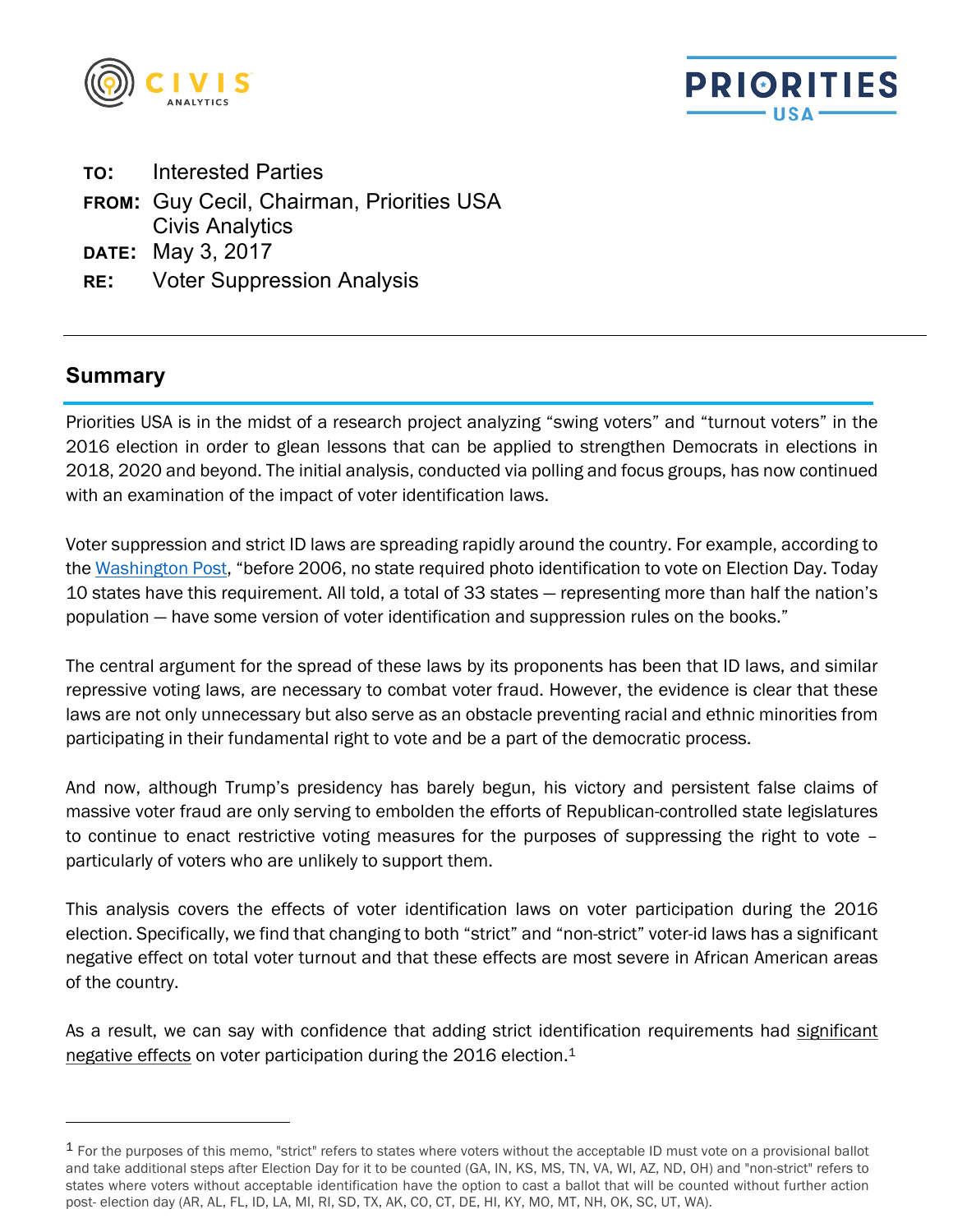



### **Effects of Changing ID Laws**

Turnout2 was lower in states where ID laws changed – We found that total turnout increased in states where ID laws did not change between the 2012 and 2016 elections, but decreased in states where ID laws changed to strict. Specifically, in states where the voter identification laws did not change between '12 and '16, turnout was up +1.3%. In states where ID laws changed to non-strict (AL, NH, RI) turnout increased less, and was only up by +0.7%. In states where ID laws changed to strict (MS, VA, WI) turnout actually decreased by - 1.7%.

| <b>Status</b>        | Turnout 2012 | Turnout 2016 | <b>Difference</b> |
|----------------------|--------------|--------------|-------------------|
| No Change            | 52.9%        | 54.2%        | 1.3%              |
| Change To Non Strict | 57.8%        | 58.5%        | 0.7%              |
| Change To Strict     | 63.1%        | 61.4%        | $-1.7%$           |

# **Considering the African American Population**

Across the board, turnout<sup>3</sup> decreased more between 2012 and 2016 in counties<sup>4</sup> with higher population percentages of African Americans, but this drop-off in participation was amplified in states that changed voter-ID laws, and was most pronounced in states that changed voter ID laws to strict.

In counties where African Americans make up less than 10% of the population AND there were no changes to voter ID laws, 2016 turnout was up +1.9% from 2012, but in similar <10% African American counties where ID laws changed to be strict, total turnout decreased by -0.7%. In counties where African Americans make up more than 40% of the population, however, 2016 turnout was down -2.2% from 2012 in states where ID laws did not change, but down -5 points in states where ID laws changed to be strict.

|                              | <b>No Change</b> |            | <b>Change to StrictID</b> |            |            |                   |
|------------------------------|------------------|------------|---------------------------|------------|------------|-------------------|
| <b>Pct. African-American</b> | Turnout 12       | Turnout 16 | <b>Difference</b>         | Turnout 12 | Turnout 16 | <b>Difference</b> |
| < 10%                        | 52.7%            | 54.7%      | 1.9%                      | 65.9%      | 65.2%      | $-0.7\%$          |
| < 20%                        | 52.4%            | 54.2%      | 1.7%                      | 62.2%      | 62.1%      | $-0.2%$           |
| < 30%                        | 53.8%            | 54.6%      | 0.8%                      | 61.1%      | 58.6%      | $-2.5%$           |
| < 40%                        | 52.2%            | 51.8%      | $-0.4%$                   | 61.4%      | 59.2%      | $-2.2%$           |
| < 100%                       | 55.3%            | 53.2%      | $-2.2%$                   | 57.6%      | 52.7%      | $-5.0%$           |

<sup>&</sup>lt;sup>2</sup> Here, turnout is calculated on a state-level as the number of highest-office ballots divided by the VAP, as recorded by the United States Election Project: http://www.electproject.org/.

-

 $3$  To calculate a county-level estimate of turnout, we divided raw D+R votes in each county by a county-level VAP estimate. Each county-level VAP estimate was calculated by multiplying the county's share of the state's population (based on 2010 census records) by the VAP in the relevant election year, as recorded by the United States Election Project.

<sup>4</sup> County-level analysis excludes Alaska and Washington, D.C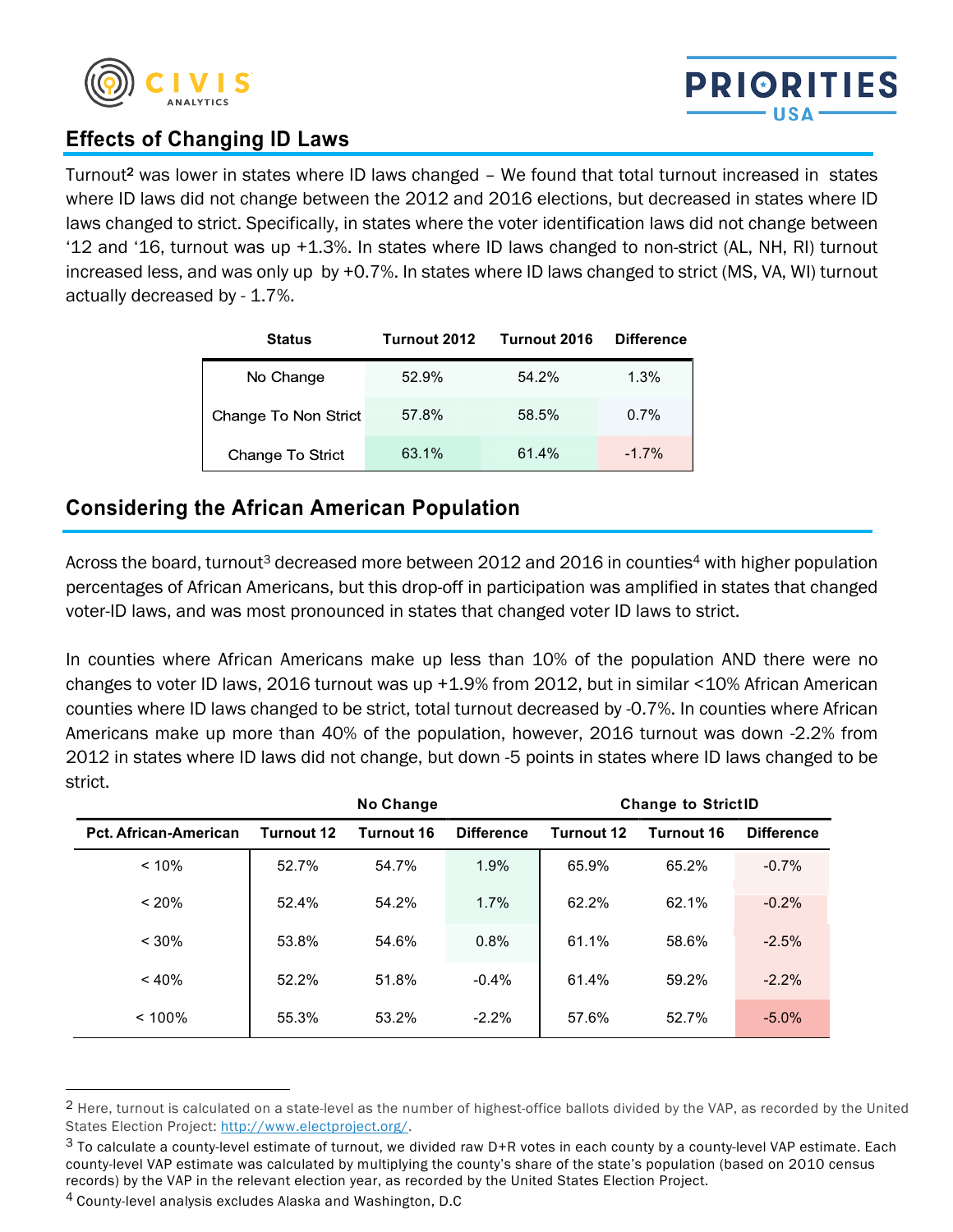



We found that even in Wisconsin -- a largely white state -- voter ID laws disproportionately suppressed turnout among communities of color. Across the board, turnout was down from 2012 among counties with higher percentages of African-Americans. This decrease was expected, as 2012 turnout was especially high in these counties in the election of Barack Obama. Yet by comparing these county decreases in Wisconsin, where voter ID laws changed to strict, to Minnesota, a demographically similar state where voter ID laws did not change, we found that turnout in African- American counties dropped off at significantly higher levels than in their Minnesota- counterparts. While our previous analysis already suggests that voter identification laws had a suppressive effect on 2016 turnout, this significant dropoff demonstrates the particularly suppressive effects the stricter laws had on African-American counties in Wisconsin.



 $-MN \rightarrow WI$ 

## **Wisconsin and the "Lost Voters"**

While states with no change to voter identification laws witnessed an average increased turnout of +1.3% from 2012 to 2016, Wisconsin's turnout (where voter ID laws changed to strict) dropped by -3.3%. If turnout had instead increased by the national- no-change average, we estimate that over 200,000 more voters would have voted in Wisconsin in 2016. For context, Clinton lost to Trump in Wisconsin by only 20,000 votes.